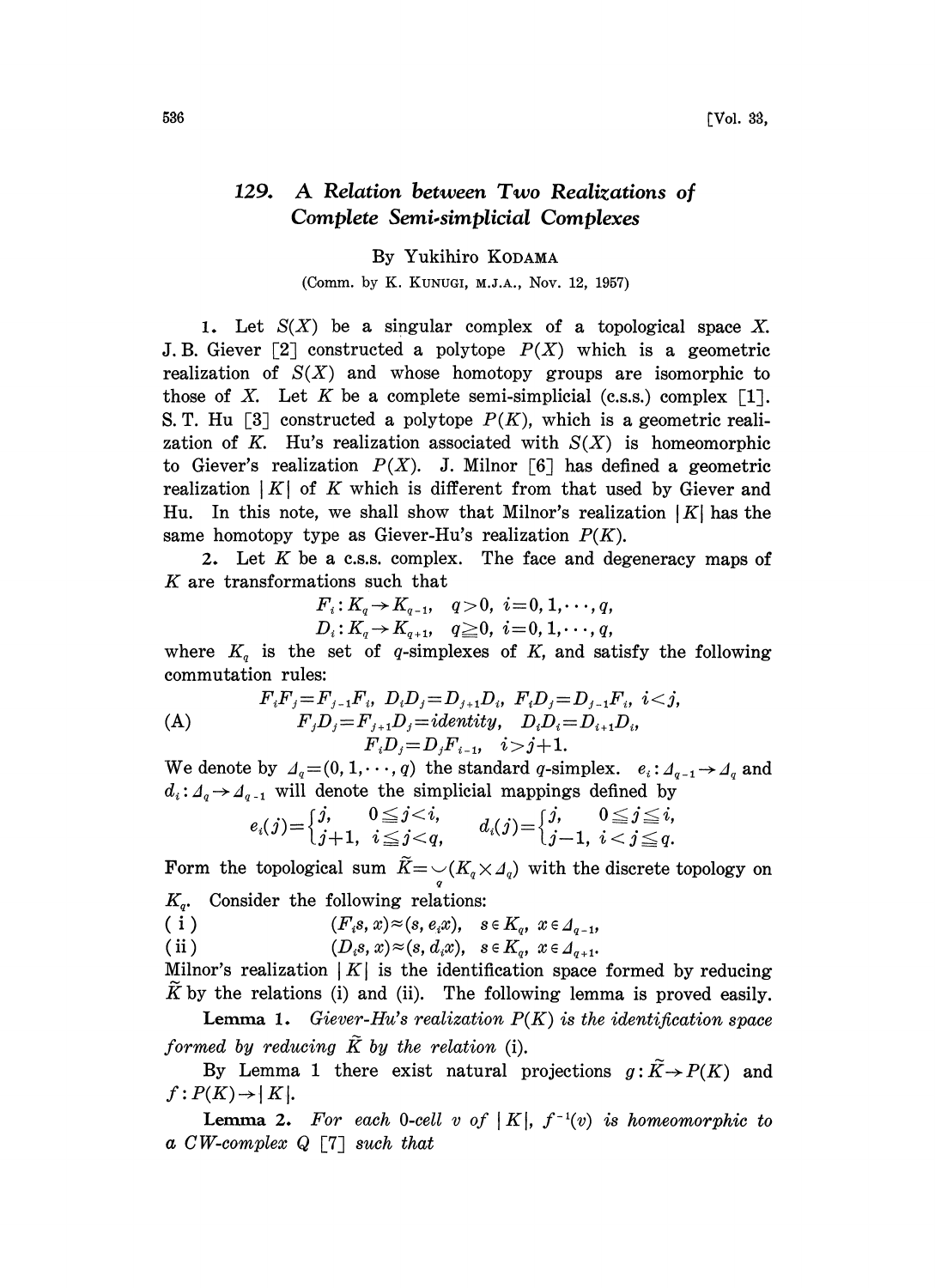1) Q is contractible in itself,

2)  $Q^n$  is contractible in  $Q^{n+1}$  and has only one n-cell for  $n=0,1,2,\cdots$ , where  $Q^j$  is the j-section of  $Q$ .

*Proof.* There exists a unique vertex  $\tilde{v}$  of K such that  $g(\tilde{v} \times \Delta_0)=v$ . Let  $M(v)$  be the subcomplex of K consisting of all simplexes which lie on  $\tilde{v}$  [1, p. 508]. Since the face and degeneracy maps F and D satisfy the commutation rules (A),  $M(v)$  has only one *n*-simplex for  $n=0,1,\cdots$ . Therefore,  $M(v)$  is isomorphic to the singular complex T of one point space and for any two 0-cells v and v' of  $|K| M(v)$  and  $M(v')$  are isomorphic. Since  $f^{-1}(v)$  is Giever-Hu's realization of  $M(v)$ ,  $f^{-1}(v)$  is homeomorphic to  $Q = P(T)$ . By [2, Theorem VI] and [7, Theorem 1]  $Q$  is contractible in itself. The property 2) of  $Q$  is a consequence of [7, (L) in  $\S5$ ].

**Lemma 3.** Let x be an interior point of n-cell  $\sigma$  of |K|. Then  $(n+1)$ -fold

 $f^{-1}(x)$  is homeomorphic to the product complex  $\widetilde{Q} \times Q \times \cdots \times \widetilde{Q}$ .

*Proof.* There exists a unique non-degenerate *n*-simplex  $\tau$  of K such that  $fg(\tau \times \Delta_n) = \sigma$ . Then  $fg | \tau \times \Delta_n : \tau \times \Delta_n \to \sigma$  is a characteristic map of  $\sigma$  [7, p. 221]. Since x is an interior point of  $\sigma$ , the set  $(fg)^{-1}x \frown (\tau \times A_n)$  consists of only one point. Let  $(t_0, t_1, \dots, t_n)$  be the barycentric coordinates of the point  $(fg)^{-1}x \frown (\tau \times A_n)$ . Let s be an m-cell of  $P(K)$  such that  $f(s) = \sigma$ . Take the m-simplex  $\tilde{s}$  of K such that  $g(\tilde{s} \times A_m) = s$ . Then  $\tilde{s}$  can be expressed uniquely as  $D_{j_k + i_k}D_{j_k + i_{k-1}}$  $\cdots D_{j_k} D_{j_{k-1}+i_{k-1}} \cdots D_{j_r+i_r} D_{j_r+i_r-1} \cdots D_{j_r} \cdots D_{j_1+i_1} D_{j_1+i_1-1} \cdots D_{j_1} \tau, \quad \text{where}$  $m\!=\!n\!+\sum\limits_{i}^{\infty}(i_{r}\!+\!1)$  and  $0\!\leq\!j_{1}\!<\!j_{1}\!+\!i_{1}\!<\!j_{1}\!+\!i_{1}\!+\!1\!<\!j_{2}\!<\cdots<\!j_{r}\!<\!j_{r}\!+\!i_{r}$  $\langle j_r+i_r+1\langle j_{r+1}\langle \cdots \langle j_k+i_k\leq m. \rangle \rangle$  By making use of the barycentric coordinates, each point  $\widetilde{y}$  of  $\widetilde{s} \times A_m$  such that  $fg(\widetilde{y})=x$  can be represented as follows:  $[t_0, \dots, t_{i_1-1}, (\tilde{q}_{i_1}; t_{i_1}), t_{i_1+1}, \dots, t_{i_2-1}, (\tilde{q}_{i_2}; t_{i_2}), \dots, t_{i_{r-1}},$  $(q_{i_r}; t_{i_k}), t_{i_{k+1}}, \dots, t_n$ , where  $(t_0, \dots, t_n)$  is the barycentric coordinates of the point  $(fg)^{-1}x \frown (\tau \times A_n)$ ,  $l_1 = j_1$ ,  $l_r = j_r - \sum_{p=1}^{r-1} i_p$ ,  $r = 2, \dots, k$ , and  $\tilde{q}_{i_r}$  is a point of the standard  $i_r$ -simplex  $A_{i_r}$ . Let  $g_p$  be the characteristic map of the unique p-cell  $\sigma_p$  of Q induced by the identification map g for  $p=0,1,\cdots$ . Then the point  $g(\tilde{y})=y$  of s can be represented as  $t_0, \dots, t_{l_1-1}, (q_{i_1}, t_{l_1}), t_{l_1+1}, \dots, t_{l_2-1},$  $\begin{array}{c} (L_0, \dots, t_{i_1-1}, (q_{i_1}, \iota_{i_1}), \iota_{i_1+1}, \dots, \iota_{i_{2}-1}, (q_{i_2}, \iota_{i_2}), \dots, (q_{i_r}, \iota_{i_r}), \dots, (q_{i_n}, \iota_{i_n}), \iota_{i_n+1}, \dots, \n\end{array}$  $f(y)=f(y')=x$  for  $y, y' \in s$ , it is obvious that  $t_j=t'_j$  for  $j=0,\dots, n$  and  $q_{i_r} \neq q'_{i_r}$  for some  $1 \leq r \leq k$  in the above representations of y and y'.  $(n+1)$ -fold

Put 
$$
N_s = s \frown f^{-1}(x)
$$
. Define a transformation  $h_s: N_s \to \widehat{Q} \times \widehat{Q} \times \cdots \widehat{Q}$  by  
\n $l_1 \frown \text{fold}$   $(l_r - l_{r-1} - 1) \frown \text{fold}$   $(n - l_n) \frown \text{fold}$   
\n $h_s(y) = (\sigma_0, \dots, \sigma_0, q_{i_1}, \sigma_0, \dots, \sigma_0, q_{i_{r-1}}, \sigma_0, \dots, \sigma_0, q_{i_r}, \sigma_0, \dots, \sigma_0, q_{i_n}, \sigma_0, \dots, \sigma_0),$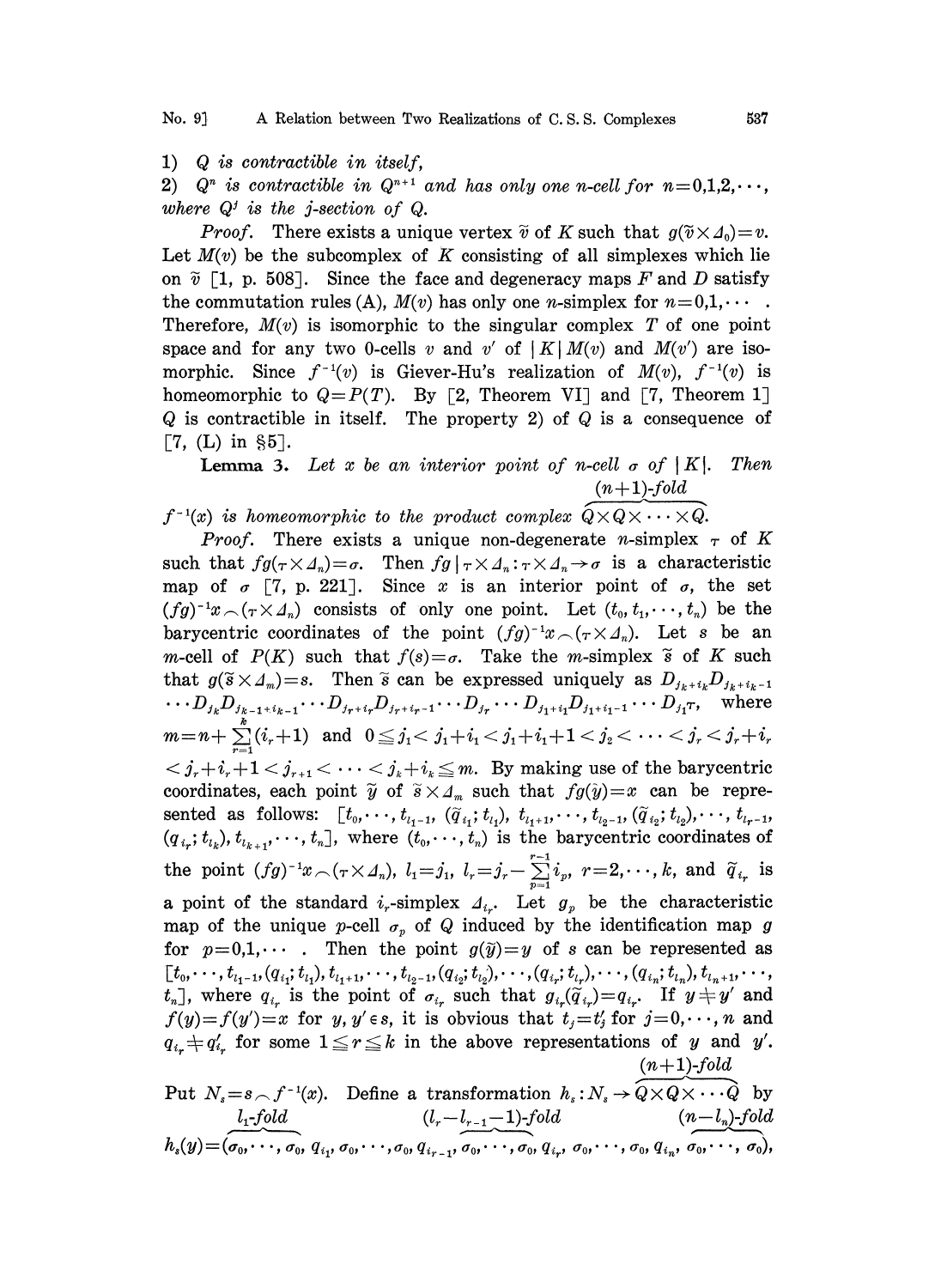where  $q_{i_r}$  is the point of  $\sigma_{i_r}$  in the above representation of y. If  $\tilde{s}$  is non-degenerate,  $N_s$  consists of only one point y and we define  $h_s(y) =$  $(\sigma_0, \dots, \sigma_n)$ . Since Q is a countable CW-complex, the product topology of  $Q \times \cdots \times Q$  is consistent with its weak topology by an unpublished result due to Dowker (cf.  $\lceil 4$ , Lemma 8.1, Appendix). Therefore  $h_s$ is a homeomorphism. If s' is a face of s and  $f(s')=f(s)=\sigma$ , it is not difficult to prove that  $h_{s'}=h_{s}\,|\,N_{s'}$ . Moreover, for each cell  $\sigma_{j_1}\times\cdots$ ifficult to prove that  $h_s = h_s \mid N_s$ . Moreover, for each cell  $\sigma_{j_1} \times \cdots \times \sigma_{j_{n+1}}$  of  $Q \times \cdots \times Q$ , we can find an  $\left(n + \sum_{r=1}^{n+1} j_r\right)$ -cell s such that  $f(s) = \sigma$  and  $h_s(N_s) = \sigma_{j_1} \times \cdots \times \sigma_{j_{n+1}}$ . Define the mapping  $h: f^{-1}(x) \to Q \times \cdots \times Q$  by  $h \mid N_s = h_s$ . Since  $f^{-1}(x)$  is the weak topology about the collection of closed sets  ${N_s | f(s) = \sigma, s \in P(K)}$ , h is a homeomorphism between  $f^{-1}(x)$  and  $Q \times \cdots \times Q$  by [7, (A) in §5].

The following lemma is a consequence of Lemmas 2 and 3.

**Lemma 4.** For each point x of | K|,  $f^{-1}(x)$  is a countable and contractible CW-complex.

By Lemma 4 we can make use of a similar argument as the proof of  $\lceil 5 \rceil$ . Theorems 1 and 2 to prove the following theorem:

**Theorem.** Let M be the 0-section of  $P(K)$  and N the 1-section of | K|. Then there exists a continuous mapping  $\tilde{f}:|K| \to P(K)$  satisfying the following conditions:

1)  $M\subset \widetilde{f}(N)$ ,

2)  $\widetilde{f}(N \text{ is a homeomorphism and } f\widetilde{f}(N=identity,$ 

3)  $\widetilde{f}f \simeq 1$ :  $(P(K), \widetilde{f}(N)) \rightarrow (P(K), \widetilde{f}(N))^{(*)}$  and  $f\widetilde{f} \simeq 1$ :  $(|K|, N) \rightarrow (|K|, N)$  $N$ ). $^{(*)}$ 

Especially, Milnor's realization  $|K|$  has the same homotopy type as Giever-Hu's realization  $P(K)$ .

*Proof.* Consider the mapping  $e_i: A_{q-1} \to A_q$  and  $d_i: A_q \to A_{q-1}$  in the identification relations i) and ii). Let  $\tilde{A}_q$  be the third barycentric subdivision of  $\Delta_q$ ,  $q=0,1,\cdots$ , such that  $e_i$  and  $d_i$  induce simplicial mappings  $\widetilde{e}_i:\widetilde{A}_{q-1}\to\widetilde{A}_q$  and  $\widetilde{d}_i:\widetilde{A}_q\to\widetilde{A}_{q-1}$ . Form the topological sum  $\lfloor K\rfloor = \bigcup (K_q\times\widetilde{A}_q)$ with the discrete topology on  $K_q$ . Let P be the identification space formed by reducing  $\lceil K \rceil$  by the relation  $(F_i s, x) \approx (s, \tilde{e}_i x), x \in \tilde{A}_{q-1}, s \in K_q$ . Let  $R$  be the identification space formed by reducing  $[K]$  by the relations  $(F_i s, x) \approx (s, \tilde{e}_i x), x \in \tilde{A}_{q-1}, s \in K_q$ , and  $(D_i s, x) \approx (s, \tilde{d}_i x), x \in \tilde{A}_{q+1}, s \in K_q$ . Then P and R are subdivisions [7, 89] of  $P(K)$  and  $|K|$ . We shall call P and R the third B-subdivisions of  $P(K)$  and  $|K|$  respectively.

<sup>\*)</sup> Let  $(X, A)$  and  $(Y, B)$  be two pairs of topological spaces and let  $f_0$  and  $f_1$  be two continuous mappings of  $(X, A)$  to  $(Y, B)$  such that  $f_0 |A = f_1 | A$ . By  $f_0 \simeq f_1$ :  $(X, A) \rightarrow (Y, B)$  we mean that there exists a homotopy  $H: X \times I \rightarrow Y$  such that  $H(x, 0)$  $=f_0(x)$ ,  $H(x, 1)=f_1(x)$ ,  $x \in X$ , and  $H(a, t)=f_0(a)$ ,  $t \in I$ . By 1 we mean the identity mapping.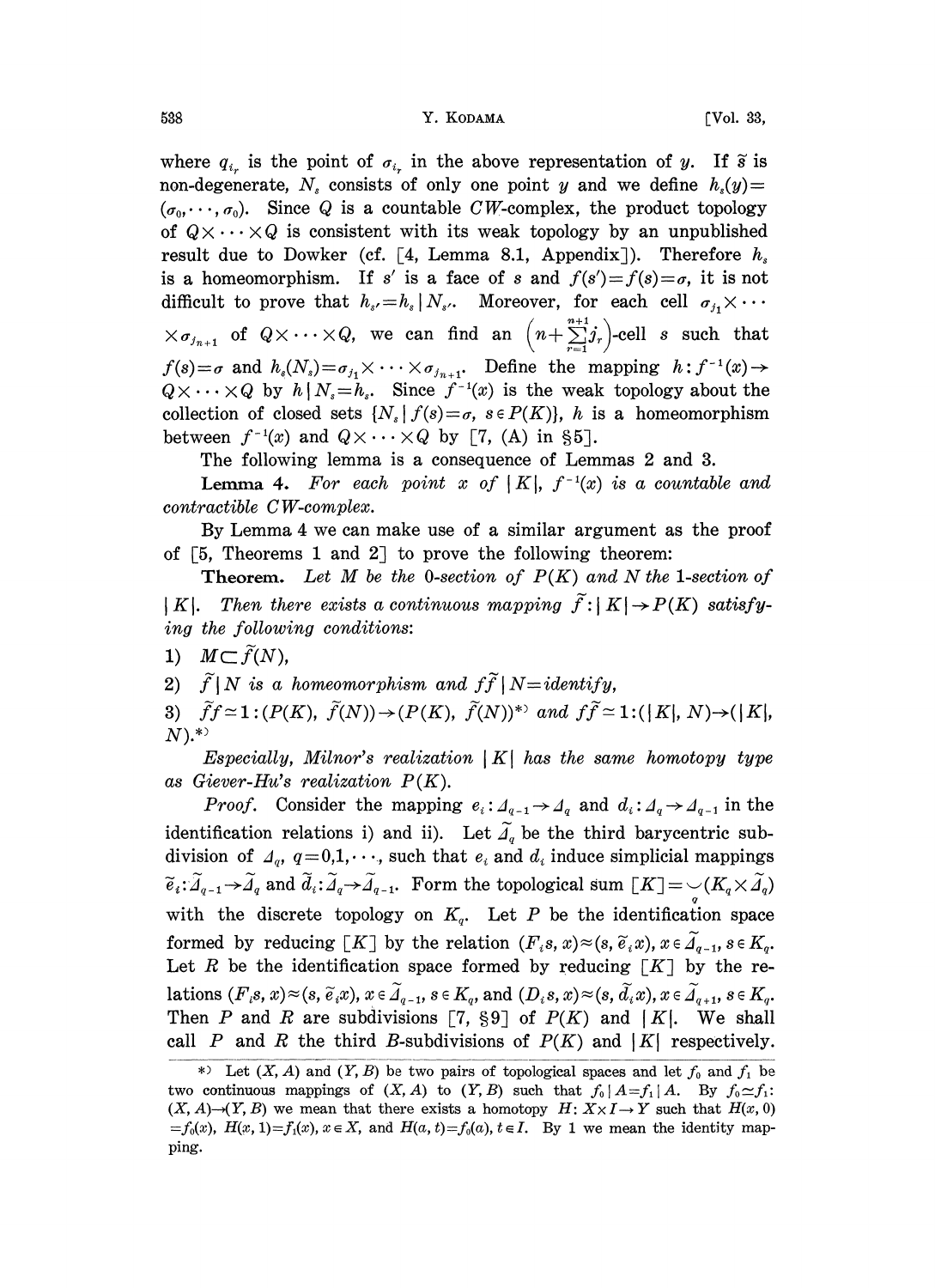Similarly, we can construct the *n*-th *B*-subdivisions of  $P(K)$  and  $|K|$ for  $n=0,1,\cdots$ . Note that the third B-subdivision induces the first and the second B-subdivisions. We shall construct the mapping  $\tilde{f}: R \rightarrow P$ satisfying the conditions of Theorem. Let  $\sigma$  be a 1-cell of | K|. Since each 0-simplex of K is non-degenerate, we can find a unique 1-cell  $\tau$ of  $P(K)$  such that  $f |_{\tau} :_{\tau \to \sigma}$  is a homeomorphism. Define  $\tilde{f} : N \to P(K)^{1}$ by  $\widetilde{f} | \sigma = (f | \tau)^{-1}$ , where  $P(K)^i$  is the *i*-section of  $P(K)$ . Let  $\varphi_t : Q \to Q$ be a homotopy, existing by Lemma 2, such that  $\varphi_0 =$  identity,  $\varphi_i(Q^i)$  $\subset Q^{n+1}$ ,  $\varphi_{\iota}(\sigma_0)=\sigma_0$  and  $\varphi_1(Q)=\sigma_0$ . Let v be 0-cell of |K| and  $\psi_n$  a homeomorphism of  $f^{-1}(v)$  to Q. Define  $\varPhi_t: f^{-1}(|K|^0) \to f^{-1}(|K|^0)$  by  $\varPhi_t(y)=\psi_v^{-1}\varphi_t\psi_v(y), \ y\in f^{-1}(y), \ v\in |K|^0, \ \text{where} \ |K|^i \ \text{is the } i\text{-section of }$ | K|. Let x be an interior point of a 1-cell  $\sigma$  of | K| and let  $\dot{\sigma} = v^{\vee}v'$ . Then if  $\sigma$  has only one 0-cell,  $v=v'$ . By the proof of Lemm 3, each point of  $f^{-1}(x)$  is represented by  $(q, \tilde{t}, q')$ , where  $0 < \tilde{t} < 1$ , q and q' are points of  $f^{-1}(v)$  and  $f^{-1}(v')$  respectively. Let us extend the homotopy  $\varphi_t$  over  $f^{-1}(N)$  by putting  $\varphi_t(y)=(\psi_v^{-1}\varphi_t\psi_v(q), \tilde{t}, \psi_v^{-1}\varphi_t\psi_v(q'))$  for  $y \in f^{-1}(N-|K|^{\circ})$ , where  $(q, \tilde{t}, q')$  is the above representation of the point y. Obviously  $\varPhi_t$  is a homotopy between the identity mapping and the mapping  $\widetilde{f}f | f^{-1}(N)$  such that  $\varPhi_t | \widetilde{f}(N)=$  identity. Moreover, for k-cell  $\tau$  of  $f^{-1}(N)$ ,  $\varPhi_t(\tau) \subset f^{-1}(f(\tau)) \frown P(K)^{k+1}$ . Assume that  $\widetilde{f}$ :  $|k|^{i-1} \rightarrow$  $P(K)^{i-1}$ ,  $i>1$ , is constructed as follows:

 $1)_{i-1}$   $\widetilde{f} | N^{\smile}(|K|^{i-1}\frown R^0)$  is a homeomorphism and  $f\widetilde{f} | N^{\smile}(|K|^{i-1}\frown R^0)$  $=$ identity,

 $2)_{i-1}$   $f\widetilde{f}\cong 1$ :  $(| K |^{i-1}, N) \rightarrow (| K |^{i-1}, N)$  and for each  $(i-1)$ -cell  $\sigma$  of  $| K |$ ,  $f\widetilde{f} | \sigma \widetilde{\sim} 1$ :  $\sigma \rightarrow \sigma$ ,

 $3)_{i-1}$   $\widetilde{f}f(f^{-1}(|K|^{i-1})\simeq 1:(f^{-1}(|K|^{i-1}), \widetilde{f}(N))\rightarrow (f^{-1}(|K|^{i-1}), \widetilde{f}(N))$  and for each j-cell  $\tau$  of P in  $f^{-1}(|K|^{i-1}), \widetilde{ff}|\tau \simeq 1$ : $\tau \to f^{-1}(f(\tau)) \sim P^{j+1}$ , where  $P<sup>j</sup>$  and  $R<sup>j</sup>$  are j-sections of P and R. Let  $\sigma$  be an *i*-cell of | K|. Put  $\lceil \sigma \rceil = \sigma - \text{St } \dot{\sigma}$ , where St A is the open star of the set A taken in R. There exists a homeomorphism  $h_{\sigma}$  of  $[\sigma]$  into  $g(\tau \times \Lambda_i)$ , where  $\tau$ is a unique non-degenerate *i*-simplex of K. Let us extend  $\tilde{f}$  over  $\lceil \sigma \rceil$ by defining  $\tilde{f} | [\sigma]=h_{\sigma}$ . Take an *i*-cell  $\mu$  of R lying on  $\sigma$  such that  $\mu \sim \sigma = \phi$ . Therefore, there exists a unique 0-cell v of the second Bsubdivision of  $|K|$  such that  $f^{-1}(\mu) \subset \text{StSt } f^{-1}(v)$ , where St B is the open star of the set B taken in P. Suppose that the mapping  $\tilde{f}$  is extended over the  $(j-1)$ -section  $\mu^{j-1}$  of  $\mu$ ,  $j \leq i$ , such that  $\widetilde{f}(\mu^{j-1})$  $\subset$ StSt  $f^{-1}(v) \cap f^{-1}(\mu) \cap P^{j-1}$ . Let s be a j-cell of  $\mu$ . Then  $s \subset \mu^{j-1}$ . Since  $\mu^{j-1}$ . Since<br> $f^{-1}(v)$  is a<br> $f^{-1}(v)$  is a<br>s such that the second B-subdivision of  $P(K)$  is a simplicial complex,  $f^{-1}(v)$  is a strong deformation retract of StSt  $f^{-1}(v)$ . Moreover, since  $f^{-1}(v)$  is a contractible CW-complex by Lemma 4, we can extend  $\tilde{f}$  over s such that